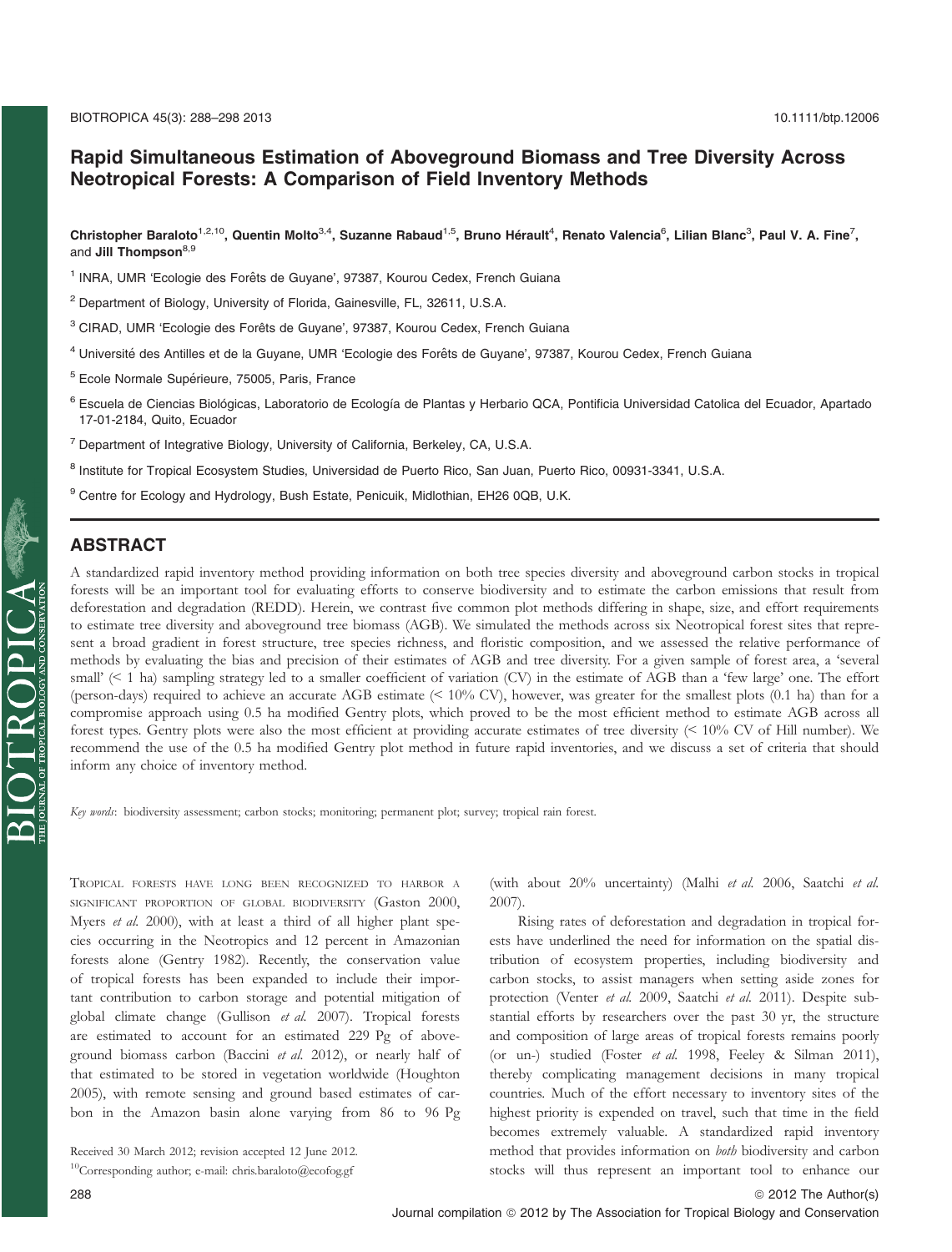ability to maximize biodiversity conservation and to help quantify potential carbon emissions that result from deforestation and degradation (REDD). A standardized rapid inventory method will also be critical in the immediate future to provide calibration points for remote sensing methods, estimating forest carbon stocks (Asner et al. 2010, Saatchi et al. 2011) and floristic composition (Asner & Martin 2011). Herein, we test a variety of plot methods to establish the most accurate and efficient way to reach this goal.

The most widespread forest inventory method used for both tree diversity and aboveground tree biomass (AGB) estimates is the 1 ha plot (e.g., Phillips et al. 2009, Stropp et al. 2009), as initially recommended by the Food and Agriculture Organization (FAO 1981). Recent studies, however, have challenged whether these plots are the most appropriate size and shape to measure floristic composition because they may miss rare species or overrepresent spatially aggregated species (Phillips et al. 2003b). Critiques have also been leveled against the AGB estimates from 1 ha plots because the plots may be too small to accurately characterize carbon stocks for static measures (Wagner et al. 2010), or to monitor their temporal dynamics (Chambers et al. 2009). Several alternatives to 1 ha plots have been suggested, differing primarily in their sizes, shapes, and the minimum size of trees inventoried (Table 1). Among these, is the Gentry plot method (Boyle 1996, Phillips et al. 2003a,b), a modified version of which has been used to estimate AGB across contrasting Amazonian forests (Baraloto et al. 2011).

Sampling methods can be evaluated based on two concepts that together define the accuracy of their estimators: sampling bias, which refers to deviations of estimates from the true value; and sampling precision, which refers to the breadth of variation in the estimate (Walther & Moore 2005).

- 1. Sampling bias for estimates of AGB may occur, for example, because allometries for tree biomass were not calibrated in the site where they are applied (Clark et al. 2001). The choice of plot method should not introduce bias into estimates of AGB as each plot represents a sample from the biomass distribution of the considered area. The mean of the samples is an unbiased estimator of the mean AGB value of the area. It supposes that the plots are placed randomly with equal probability. In contrast, sampling bias represents an important issue in estimating species richness, because methods contrast markedly in the proportion of species present in a site that are sampled (Brose et al. 2003, Walther & Moore 2005, Beck & Schwanghart 2010).
- 2. Sampling precision represents the reduction in variance of AGB and species occurrences between plots. This variability is influenced both by spatial variation in AGB and species distributions; as well as by plot characteristics (size, shape; Laurance et al. 1998).

The most efficient protocol for assessing tree species diversity and AGB simultaneously will reach a compromise between the accuracy of both estimators (in terms of bias and precision) vs. the amount of resources (time and/or money) necessary to implement the protocol (Phillips et al. 2003b, Abrahamson et al. 2011). Efficient plot-based sampling is especially important for rapid inventories to assess protected areas (Foster et al. 1998, Higgins & Rukolainen 2004) and for the calibration of remote sensing analyses across large areas (Asner et al. 2010, Saatchi et al. 2011). However, to date, no empirical comparison is available from which to draw inferences for choosing an appropriate protocol across the many different forest types that exist in the tropics.

| Method                                   | Area<br>covered (ha) | Area<br>inventoried (ha) | dbh<br>min (cm) | Permanent | Effort<br>$(\text{person-days})^*$ | Existing<br>plots in<br>Neotropics | Reference                                  |
|------------------------------------------|----------------------|--------------------------|-----------------|-----------|------------------------------------|------------------------------------|--------------------------------------------|
| Gentry Plot <sup>†</sup>                 | $\overline{c}$       | 0.1                      | 2.5             | No        | 7                                  | > 800                              | Boyle (1996); Phillips et al.<br>(2003a,b) |
| Whittaker Plot <sup>T</sup>              | 0.1                  | 0.1                      | 2.5             | $\rm No$  |                                    | At least 100                       | Campbell et al. (2002)                     |
| Modified<br>Gentry Plot <sup>†</sup>     | 2                    | 0.5                      | Variable        | Yes       | 8                                  | 160                                | Baraloto et al. (2011)                     |
| $0.5$ ha Plot <sup>†</sup>               | 0.5                  | 0.5                      | 2.5             | Yes       | 15                                 | Unknown                            |                                            |
| 1 ha $Plot^{\dagger}$                    |                      |                          | 10              | Yes       | 25                                 | > 750                              | FAO (1981)                                 |
| Circular plot                            | 0.28                 | 0.28                     | 10              | Yes       | 5                                  | > 130                              | Asner et al. (2010)                        |
| <b>Brazil Forest</b><br>Service NFI plot | 4                    | 0.4                      | Variable        | Yes       | $5 - 10$                           | Thousands to be<br>implemented     | D. Piotto, pers. comm.                     |
| Large CTFS Plot                          | Up to $52$           | Up to $50$               |                 | Yes       | > 500                              | 9                                  | Condit (1995)                              |
| Ad hoc botany                            | Variable             | NA                       | NA              | $\rm No$  | Variable                           | NA                                 | Hopkins (2007)                             |

\*See text for details of calculations.

†Indicates method analyzed in this study.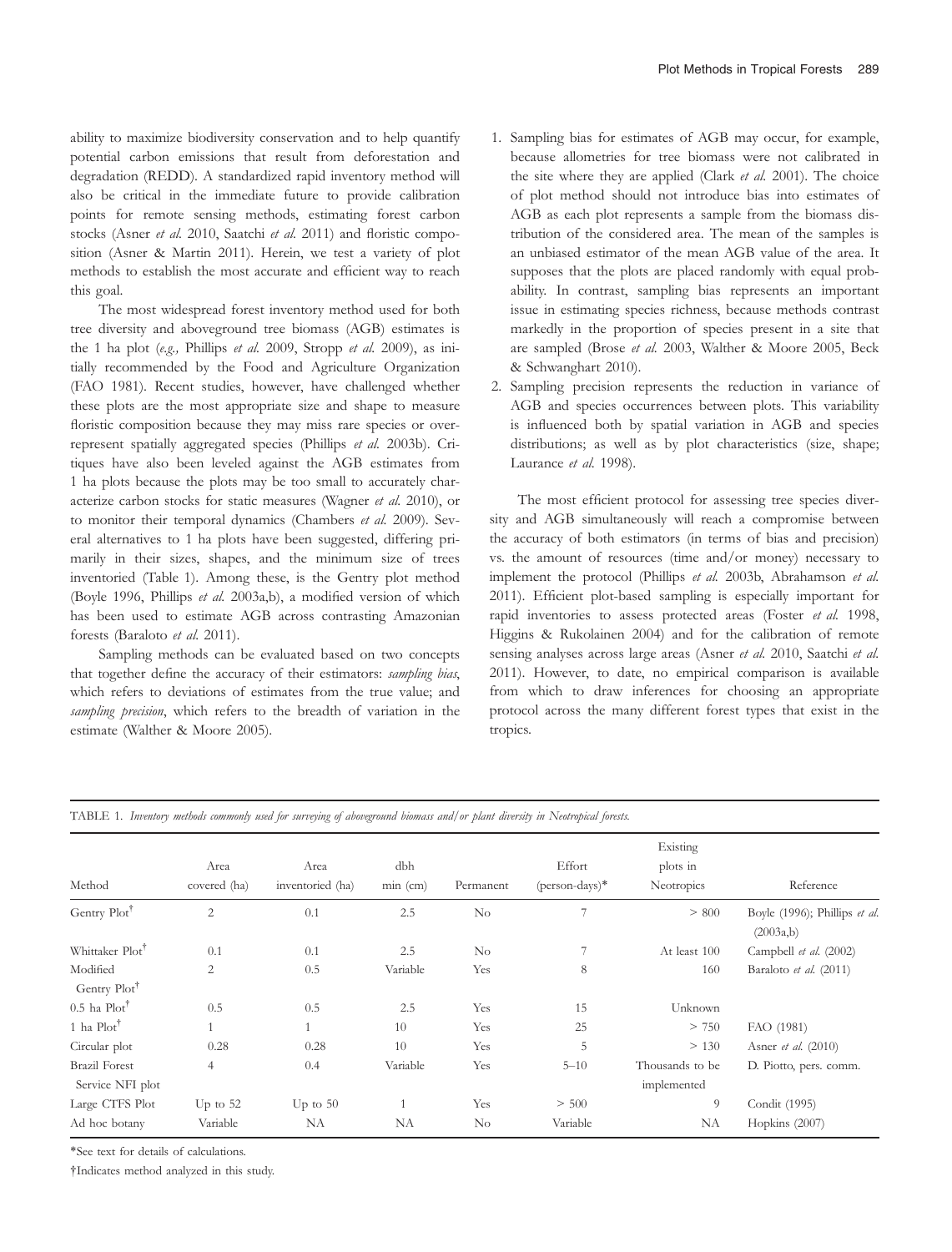Herein, we use a simulation approach to estimate AGB and tree biodiversity within large permanent plots from six Neotropical forests representing a broad gradient in tree species richness (88–821 species among trees  $\geq$  10 cm in diameter at 1.3 m height [dbh] per 50 ha plot) and forest structure (AGB of 283– 494  $Mg$  ha<sup>-1</sup>) (Table 2). In particular, we address three objectives. First, we test a range of plot sizes and shapes to determine the most accurate (least bias and greatest precision) and most efficient (accuracy per unit effort) method to estimate AGB and tree biodiversity. Second, we evaluate whether there exists a general trade-off among methods in the accuracy of information they provide for tree diversity vs. aboveground biomass estimates. Third, we analyze the extent to which different inventory methods may be appropriate among forests differing in structure and floristic composition.

## METHODS

ESTIMATING BIODIVERSITY AND CARBON STOCKS.—Our dataset comprised Neotropical forest sites including (1) permanent plots of at least 10 ha to permit within-plot sampling of all methods and (2) reliable data for tree spatial locations and dbh for carbon estimates and species identifications for biodiversity estimates. For each site, we chose the most reliable recent inventory census for that plot (Table 2).

At each site, we considered five possible plot methods among those most commonly used in tropical forests (Table 1). Three of these methods employ contiguous rectangles of different shapes, and two (Gentry plots) are composites of belt transects across a 2 ha area. These Gentry plots group either ten  $2 \times 50$  m belt transects (modified Gentry plot; Phillips et al. 2003a,b) or an extension of these for AGB estimates to  $10 \times 50$  m transects for larger trees  $\geq 20$  cm dbh (revised 0.5 ha modified Gentry plot; Baraloto et al. 2011, inspired by Phillips et al. 2001). Comparing the composite Gentry plots with rectangular subplots of 0.5 or (respectively, 0.1) hectare of the same area, thus allows us to evaluate the influence of plot shape (contiguous vs. spread) on the accuracy of the forest descriptors. Although the methods considered herein are by no means exhaustive, they represent the large majority of published regional studies on AGB and tree diversity in the Neotropics (Table 1). We did not consider circular plots that have been employed in temperate forests, such as the USDA Forest Service's Forest Inventory and Analysis program (Lichstein et al. 2010). Circular plots are widely regarded as difficult to demarcate in the dense understory of tropical forests (Alder & Synnott 1992), although a few research groups continue to use them for calibration of remote sensing estimates of AGB (e.g., Asner et al. 2010).

We evaluated the individual tree AGB using the formula of Chave (2005) for moist tropical forests without tree height data, as the heights were not available for all plots.

 $PAGB_i = wsg$  $\times e^{(-1.499 + 2.14 \times \log(DBH_i) + 0.207 \times (\log DBH_I)^2 - 0.028 \times (\log DBH_i)^2)}$ 

with  $DBH_i$  of tree i in cm and wood specific gravity (wsg<sub>i</sub>) of tree i without dimension. Our simulations were conducted following Stegen et al. (2009) as site-level means, with values for Paracou and Nouragues calculated by referencing a local wood density database with species composition (Sarmiento et al. 2011). We note that the Chave (2005) allometry without height may overestimate AGB in forests where tree height is lower for a given tree dbh than the forests from which datasets were collected (Feldpausch et al. 2011), but this should not affect the results, we present herein, even though it may exaggerate spatial variability in stands with skewed dbh structures.

For biodiversity, we compared 1 ha plots and the 0.1 ha plots of different shapes (single rectangle vs. Gentry multiple transect), as these are the two most popular methods currently used to estimate biodiversity (Campbell et al. 2002, Phillips et al. 2003a,b, Stropp et al. 2009). The 0.5 ha modified Gentry plot was designed to extend sampled surface area only for AGB estimates and thus uses floristic information only from its 0.1 ha

| Site                                  | Area (ha) | Dimensions<br>$(m \times m)$ | Year of census | Aboveground<br>tree biomass<br>$(Mg ha^{-1})$ | Species<br>richness<br>$(> 2.5$ cm dbh)                                   | Species<br>richness<br>$(> 10$ cm dbh) | Community<br>$wsg^*$ | Stem<br>Density ( $\geq 2.5$ cm<br>$dbh)(ha^{-1})$ |
|---------------------------------------|-----------|------------------------------|----------------|-----------------------------------------------|---------------------------------------------------------------------------|----------------------------------------|----------------------|----------------------------------------------------|
| BCI (Panama)                          | 50        | $1000 \times 500$            | 2005           | 322                                           | 276                                                                       | 228                                    | 0.545                | 2388                                               |
| Luquillo (Puerto Rico)                | 16        | $500 \times 320$             | 2000           | 360                                           | 139                                                                       | 88                                     | 0.604                | 2084                                               |
| Yasuní (Ecuador)                      | 25        | $500 \times 500$             | 2003           | 283                                           | 1038                                                                      | 821                                    | 0.588                | 3233                                               |
| Nouragues GP<br>(French Guiana)       | 10        | $1000 \times 100$            | 2008           | 443                                           | $\overline{\phantom{0}}$                                                  | ÷                                      | 0.782                | $\overline{\phantom{m}}$                           |
| Nouragues PP<br>(French Guiana)       | 12        | $300 \times 400$             | 2008           | 494                                           | $\hspace{1.0cm} \rule{1.5cm}{0.15cm} \hspace{1.0cm} \rule{1.5cm}{0.15cm}$ | ÷                                      | 0.782                | -                                                  |
| Paracou (French<br>Guiana; six plots) | 37.5      | $250 \times 250$             | 2009           | 432                                           |                                                                           | ÷                                      | 0.782                |                                                    |

TABLE 2. Description of the permanent plot sites used in this study. Precise floristic composition and data for stems < 10 cm dbh were only available for the first three sites.

\*wsg values from CTFS plots were applied as site-level means from Stegen et al. (2009).

†Taxonomic inventories of the complete study area are not yet completed.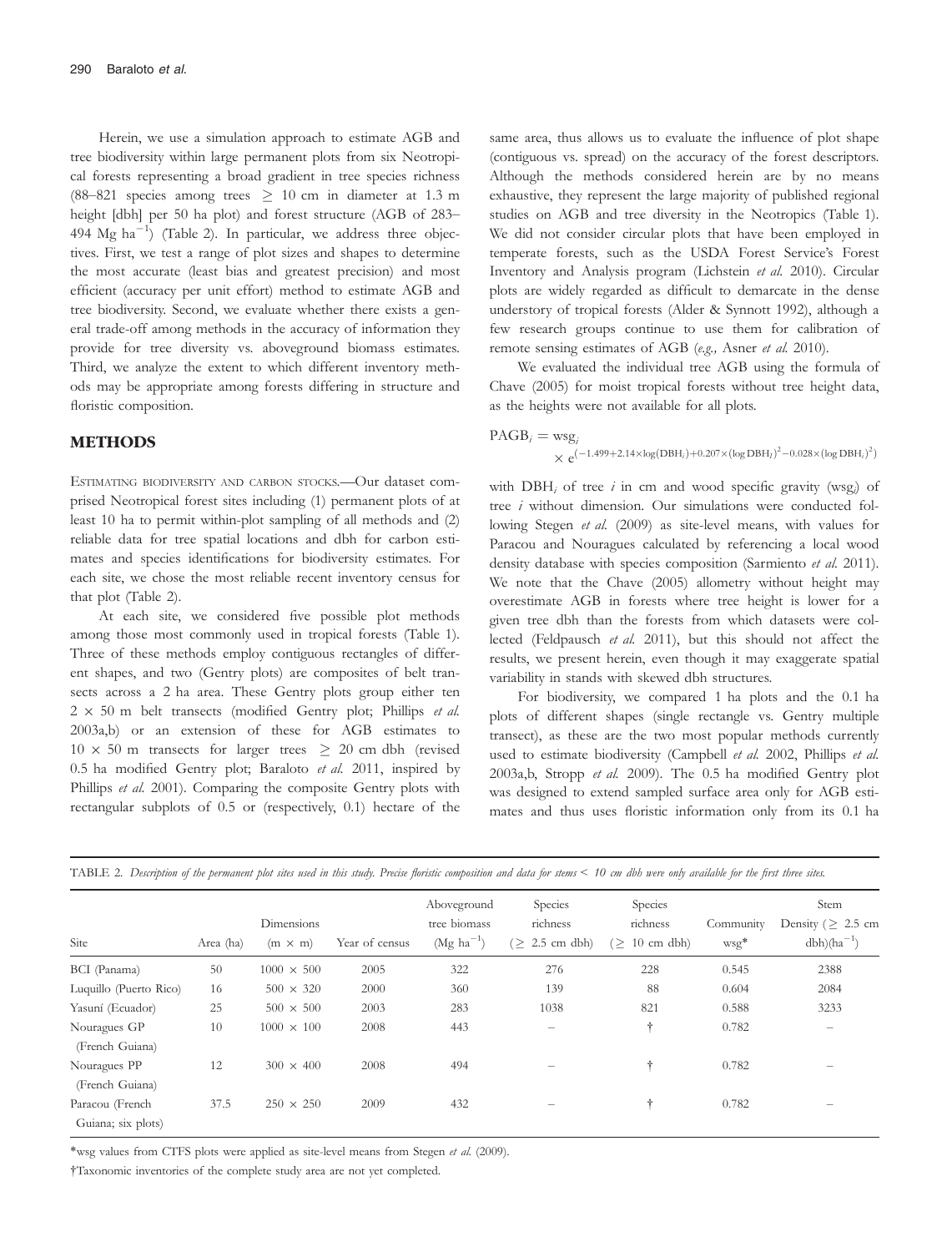Gentry plot core. We evaluated estimates of biodiversity, including total species number S in each sample (Walther & Moore 2005) as well as Hill numbers, which represent the number of equally abundant species yielding the same diversity as the sample (Jost 2006).

SIMULATING DIFFERENT PLOT METHODS.—We simulated the five plot methods in each large permanent plot. For each plot method, we partitioned the large permanent plot into simulated subplots of different sizes and shapes, to cover the largest possible area of the permanent plot with no subplot overlap. We sampled from the resulting subplot units with replacement to obtain a statistical population for each plot method. Depending on the size of the permanent plot (Table 2) and the plot method simulated (Table 1), we were able to place at least ten simulated plots in each permanent plot. For each plot method in each permanent plot, we generated randomly 1000 populations for a series of 1– 20 plots (depending on plot method). We calculated estimates of AGB and biodiversity (S and Hill number) for each population.

STATISTICAL METHODS.—We evaluated the relative performance of the five methods using measures of bias and precision. Our analysis is not completely symmetrical because measures of bias are not relevant for comparing plot methods in their estimates of AGB. The true value of AGB in a regional site is the mean of a distribution of sampling points in that region; and randomly placed plots, no matter the method used, will provide unbiased estimates of this mean, even if they may be imprecise. In contrast, the true value of diversity for a regional site is a parameter for which sampling methods may be biased (Walther & Moore 2005). We measured bias in estimates of diversity using a transformed value of scaled mean error referred to as the percent of actual richness (Baltanas 1992) estimated from the entire larger permanent plot.

We also measured precision for both AGB and diversity using the coefficient of variation (CV) as a normalized measure of dispersion. We considered an accurate estimate for biomass and Hill numbers to be achieved when the CV was < 10 percent of the mean (Wagner et al. 2010).

We compared among plot methods in several ways. Estimates of AGB are reported relative to surface area rather than number of plots, and so we retained this presentation to permit subsequent interpretations based on the shape and number of simulated plots. For example, an area of 2 ha can be achieved with two simulated plots of 1 ha, or four simulated plots of 0.5 ha, or 20 simulated plots of 0.1 ha. For biodiversity, we also made calculations based on the total number of individuals sampled (Gotelli & Colwell 2010, Magurran & Queiroz 2010).

To compare the efficiency among different methods, we built CV models using one predictor, the Effort. Effort is defined as the number of person-days required to implement each plot, estimated based on the lead author's experience with different research teams in five countries across the Amazon (Table 1). We considered an average level of competence for a field research team relative to spatial orientation for mapping and measuring trees and botanical knowledge for tree sampling and identification, following criteria implemented by Phillips et al. (2003b), including tree dbh measures and mapping, assignment to morphospecies, field preparation of herbarium vouchers, and organization of field notebooks. Those authors report an average of 4.6 person-days for a 0.1-ha Gentry plot and 28.3 d for a 1-ha plot in Peruvian forests, which are faster times than we have observed across the region (7 and 35 person-days, respectively), and with a more skewed ratio (Gentry plots are completed more than six times faster than 1-ha plots in their study vs. five times faster in ours; Table 1).

We defined the CV Effort model following Wagner et al. (2010):

$$
CV = \alpha \times Effect^{\beta} \times \varepsilon
$$

 $\varepsilon$  being the error term of the model. It can be transformed to

$$
\log(CV) = \log(\alpha) + \beta \times \log(E) \text{ for } t) + \log(\varepsilon)
$$

with  $\varepsilon \sim N(0; \sigma^2)$  to achieve linearity When predicting *Effort* required to reach a target CV, note that because the exponential of the error distribution centered on 0 is not exactly centered on 1, the back-transformation of the log scale was appropriately corrected.

## **RESULTS**

ABOVEGROUND BIOMASS (AGB) ESTIMATES.—The relative performance of methods for estimating AGB was largely consistent among the six forests. In general, multiple smaller plots  $($  1 ha) performed much better than fewer larger plots (1 ha); that is, for a given surface area sampled, the use of multiple smaller plots resulted in a smaller CV in the estimate of AGB (Fig. 1). The 0.5 ha modified Gentry plots provided an exception to this rule, outperforming or equalling the performance of 0.1 ha plot methods in five of the six sites (all, but BCI). For the plots sampling 0.1 ha, the rectangular format (part of the Whittaker plot, Campbell et al. 2002) outperformed the original Gentry plot (0.1 ha) in three sites (BCI, Luquillo, Nouragues PP). In contrast, the 0.5 ha Gentry plot outperformed the square 0.5 ha plot in all sites except BCI.

When translated into the actual effort required to achieve an accurate estimate of site AGB  $\langle 510\% \text{ CV} \rangle$ , the disadvantage of installing multiple smaller plots becomes apparent, with consistently greater effort required to realize accurate AGB estimates using 0.1 ha plots of any shape (Fig. 2). The 1 ha plots, despite their relatively high cost to implement (Table 1), were more efficient to inventory than the smallest plots, although 1 ha plots were still inferior to the 0.5 ha modified Gentry plots. The 0.5 ha modified Gentry plots consistently emerge as the best compromise when compared to all other methods, with the lowest overall effort necessary to accurately estimate AGB.

Although the relative performance of methods for AGB was consistent among sites, the effort necessary to achieve accurate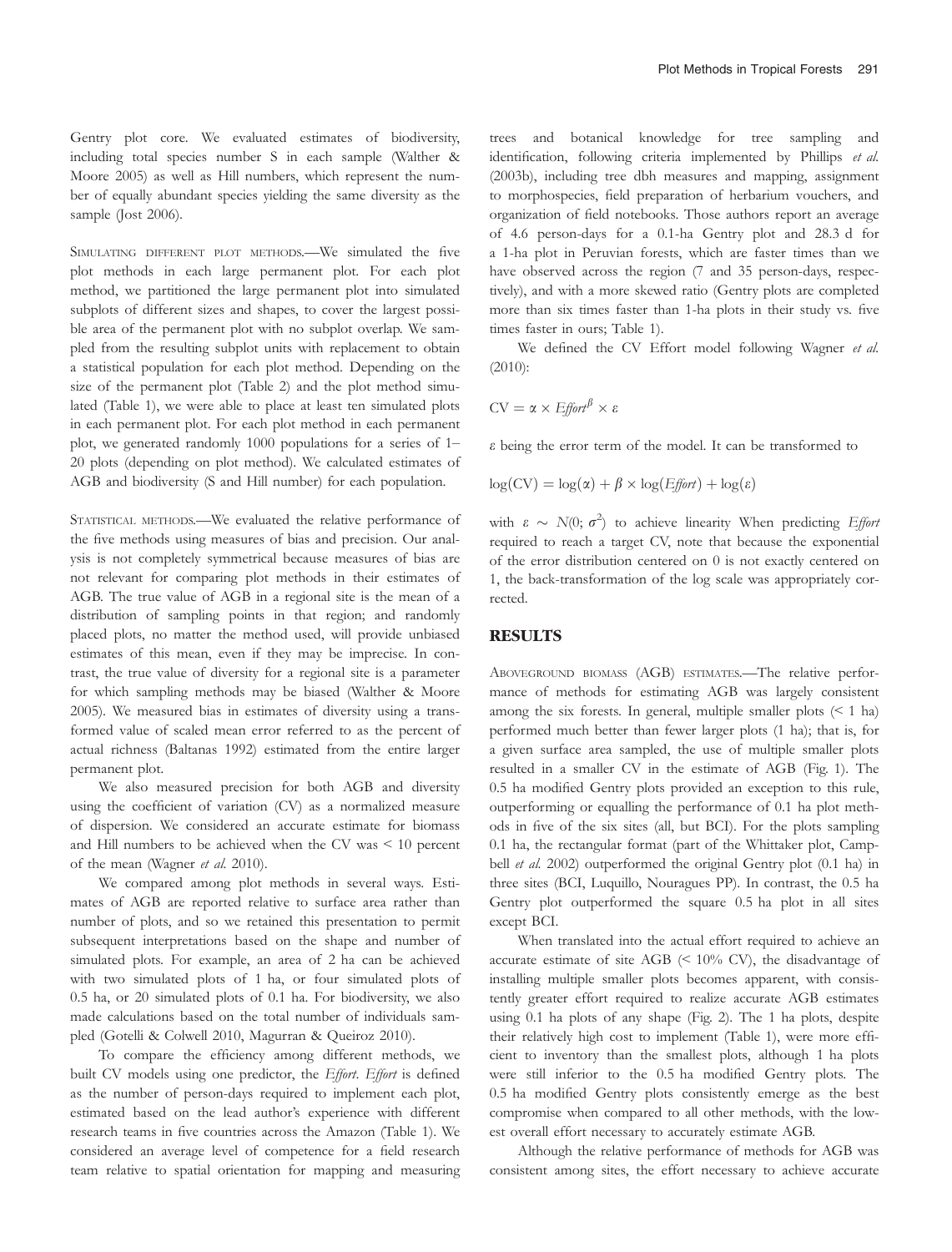

FIGURE 1. The relative precision of five plot methods (see Table 1 for full descriptions) for estimating aboveground tree biomass across six Neotropical forests. Each point represents 1000 simulations of each plot method in each forest site. Reference lines indicate an accepted minimum accurate performance at a coefficient of variation (CV) of 10 percent. (Color version of all figures available in Supporting Information).



FIGURE 2. The sampling effort (in person-days) required to achieve accurate estimates of aboveground tree biomass (maximum of 10% coefficient of variation) across six Neotropical forests using five different plot methods. Shown are the mean values (with 5 and 95% confidence intervals) of 1000 simulations of each plot method in each forest site.

measurements of AGB (< 10% of CV) varied widely across different Neotropical forests. At Paracou, for example, an accurate estimate of AGB can be obtained with a single 0.5 ha modified Gentry plot (8 person-days), whereas at BCI a minimum of 32 person-days, and four 0.5 ha Gentry plots, would be necessary (Fig. 2).

TREE DIVERSITY ESTIMATES.—Reliable floristic data was available from three of the six sites (BCI, Luquillo and Yasuní), for which species-individual accumulation curves for different plot methods are presented in Figure 3. The smaller plots clearly sample a larger proportion of the overall flora in each of the three sites than do the 1 ha plots. At BCI, however, the composition of trees  $\geq$  10 cm dbh has more balanced relative abundances, such that the Hill number is actually larger than that of the community of trees  $\geq$  2.5 cm dbh (Fig. 3). As a consequence, 1-ha plots may actually overestimate the total diversity of this site, and smaller plots may underestimate diversity by sampling dominant species, depending on the target community of interest. Between the two 0.1 ha smaller plot methods differing in shape (rectangle vs. Gentry), little difference in sampling performance was apparent in any of the three sites (Fig. 3).

The three plot methods differed substantially in the precision of estimates for tree diversity. Across the three forests, the Gentry plots were the most precise, and the 1 ha plots were the least precise (Fig. 4). To assess the relative performance of plot methods at estimating tree diversity, we considered a precision of 10 percent CV to be acceptable. The smaller plot methods outperformed the 1 ha plots in the effort required to obtain estimates of tree diversity with this precision (Fig. 5). Across all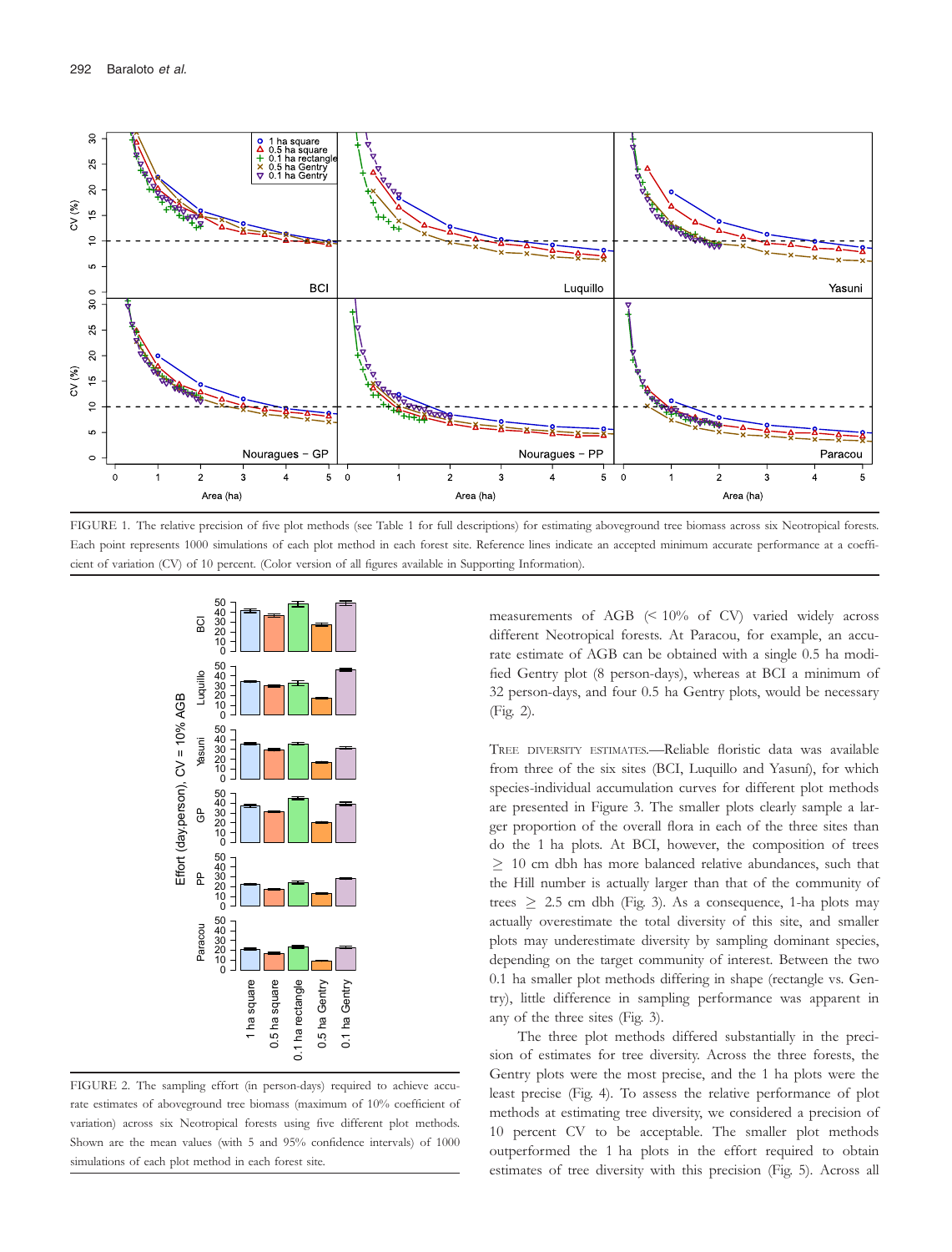

FIGURE 3. Tree diversity estimates from simulated samples of three plot methods across three Neotropical forests. Each point represents 1000 simulations of one of three plot methods in each forest site. Reference lines indicate the total number of species or the Hill number equivalent recorded in each forest at the two minimum size criteria for different plot methods (see Table 1). The percent of actual richness (PAR) is indicated on the second y-axis for reference. Note that the 1-ha plot method estimates tree diversity for stems  $\geq 10$  cm dbh, whereas the other two methods estimate diversity of stems  $\geq 2.5$  cm dbh.



FIGURE 4. The relative precision (coefficient of variation [CV]) of three plot methods for estimating tree diversity (Hill number) across three Neotropical forests. Each point represents 1000 simulations of each plot method in each forest site. Reference lines indicate an accepted minimum precision at a CV of 10 percent. Note that the 1-ha plot method estimates tree diversity for stems  $\geq$  10 cm dbh, whereas the other two methods estimate diversity of stems  $\geq$  2.5 cm dbh.

three forests, the Gentry plots outperformed the 0.1 ha rectangular plots in estimating the Hill number, indicating an advantage of sampling a larger overall area, despite the accompanying moderate additional cost of increased time investment.

### DISCUSSION

We found that one method, the modified 0.5 ha Gentry plot, outperformed all other methods for both accurate AGB and plant diversity estimates. The modified 0.5 ha Gentry plots were the most efficient method for estimating AGB across six forest types varying in structure and floristic composition (Fig. 3). Moreover, the 0.1 ha Gentry plot that forms the core of this approach is also the most efficient method for estimating tree biodiversity across three forests differing widely in species diversity (Fig. 5). We recommend this method receive serious consideration for future rapid inventories in tropical forests. Our recommendation should be weighed in light of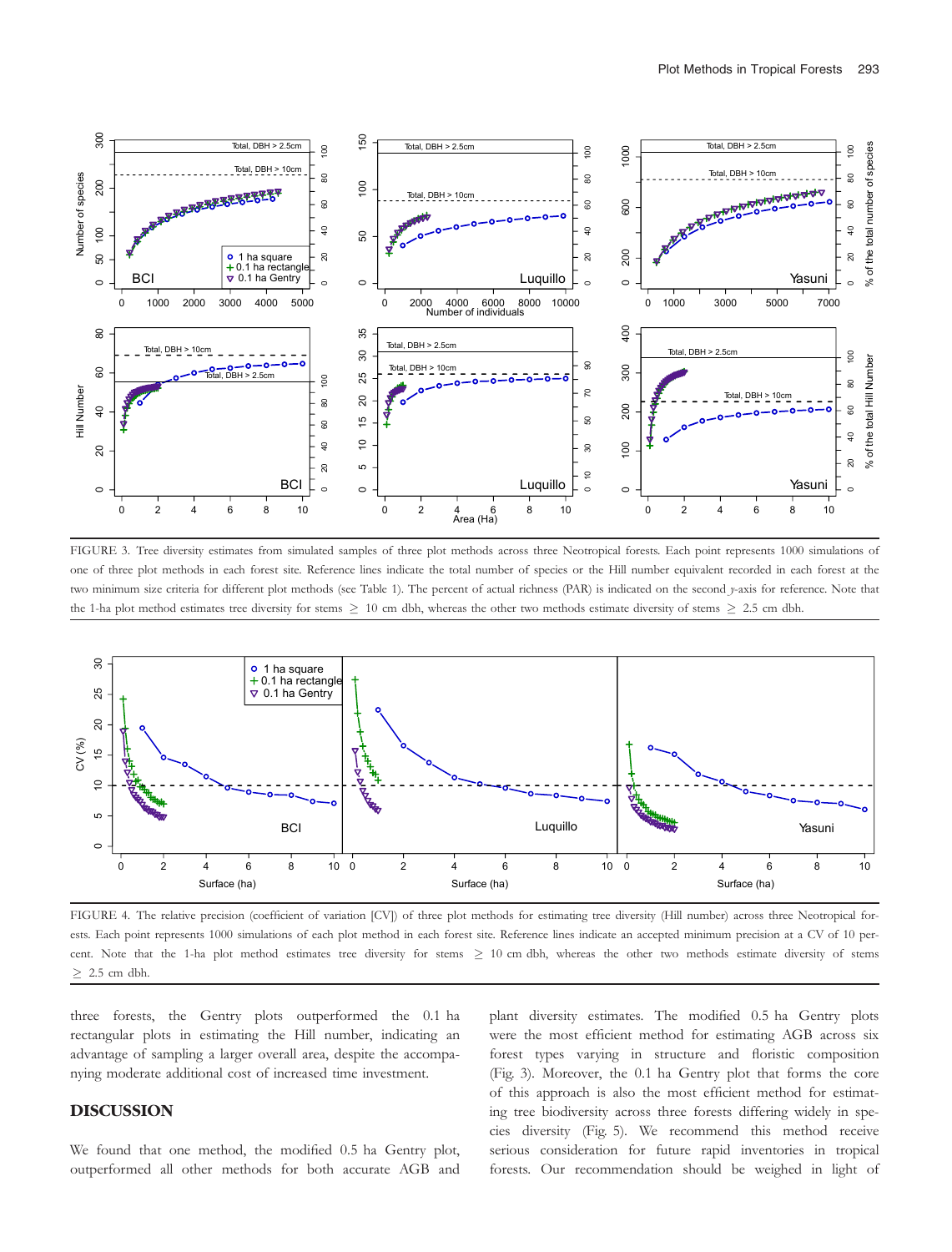

FIGURE 5. The sampling effort (in person-days) required to achieve precise estimates of the Hill number for tree diversity (maximum of 10% coefficient of variation) across three Neotropical forests using three different plot methods. Shown are the mean values (with 5 and 95% confidence intervals) of 1000 simulations of each plot method in each forest site.

the limitations of our study, in addition to other factors involved in research and monitoring studies in tropical forests that we discuss below.

Aboveground tree biomass and tree diversity admittedly do not describe all the ecosystem properties that managers might need when deciding which tropical forest areas to protect. First, biodiversity clearly encompasses more than tree species diversity. Groups, such as birds, butterflies, and beetles have been suggested to be more appropriate than trees as overall indices of site biodiversity to determine conservation priorities (Schulze et al. 2004, Gardner et al. 2008). Nevertheless, vegetation plots provide an important foundation for complementary inventories of other groups, and larger contiguous plots provide the important benefits of extensive mapped areas with associated forest structure and floristic data (Condit 1995). Smaller plot methods can also provide the basis for inventories of other taxonomic groups, with appropriate protocols in place for both contiguous and aggregate plots. For example, in French Guiana, we place the 200 m base trail of our 0.5 ha modified Gentry plots along the 4 km trails used for mammal, bird and insect surveys (de Thoisy et al. 2008)

to permit site diversity of multiple taxonomic groups to be estimated rapidly and accurately.

A biodiversity index, such as plot-level richness, Shannon's entropy or the associated Hill number may also not be the most suitable botanical information for forest managers to prioritize sites for protection (Hopkins 2007). This is primarily because the presence of rare species with limited distribution may be more effectively recorded through ad hoc sampling rather than with fixed inventory plots (Foster et al. 1998, Gordon & Newton 2006, Hopkins 2007), although with ad hoc sampling, no related estimates of forest structure or quantitative comparisons among sites would be possible. A potential compromise our team has implemented with 0.5 ha modified Gentry plots in French Guiana and Peru is to add ad hoc sampling for the entire forest, so that a larger species occurrence list with herbarium vouchers can be produced in addition to the quantitative plot data. The intensive sampling of very large plots appears to capture rare species well (Valencia et al. 2004) with an added benefit that permanently marked individuals can be collected at some point with flowers or fruits.

Smaller plots with lower than 10 cm minimum tree diameter requirement have the advantage of providing information on a suite of species that are not likely to grow into the larger size classes often used in standard 1 ha plots (see Fig. 3). Smaller plots, however, often do not provide as complete a sample of tree species as do 1 ha plots (Phillips et al. 2003a,b) or larger plots that are crucial for long-term monitoring of species spatial and temporal dynamics and species interactions (Condit 1995). Our analysis of the BCI dataset demonstrates how this choice of minimum diameter can influence interpretations. BCI has a relative ratio of overall richness between communities with minimum diameters of 10 cm vs. 2.5 cm that is only slightly higher than that of Yasuní (83% vs. 79%; Table 1). The larger tree community, however, comprises fewer dominant species there, such that 1 ha plots would provide a larger estimate of Hill number and almost equivalent estimate of species richness, as smaller plots (Fig. 3). Current available large plot floristics data are limited to these three sites and therefore preclude speculation about why this may be the case at BCI. Nevertheless, this finding provides a caution to interpretations among different plot methods across different tropical forests in larger meta-analyses.

A second limitation to our study is that forest properties related to the ecosystem services of carbon storage and sequestration clearly encompass more than simple estimates of tree AGB. Estimates of carbon stocks in other vegetation, coarse woody debris (CWD) and soil carbon pools are required in addition to AGB estimates for trees. Soil carbon and CWD parameters can also easily be integrated into plot methods, as CWD is often estimated using interception methods along linear transects at least 250 m in length (Harmon & Sexton 1996). Such transects could be arranged across any plot type, for example, centered along the base transect of Gentry plots to integrate measures of CWD and AGB. Appropriate estimates of soil carbon pools can be assessed by modifications in any soil sampling protocol that accompanies a particular plot method (e.g., Fisher et al. 2008).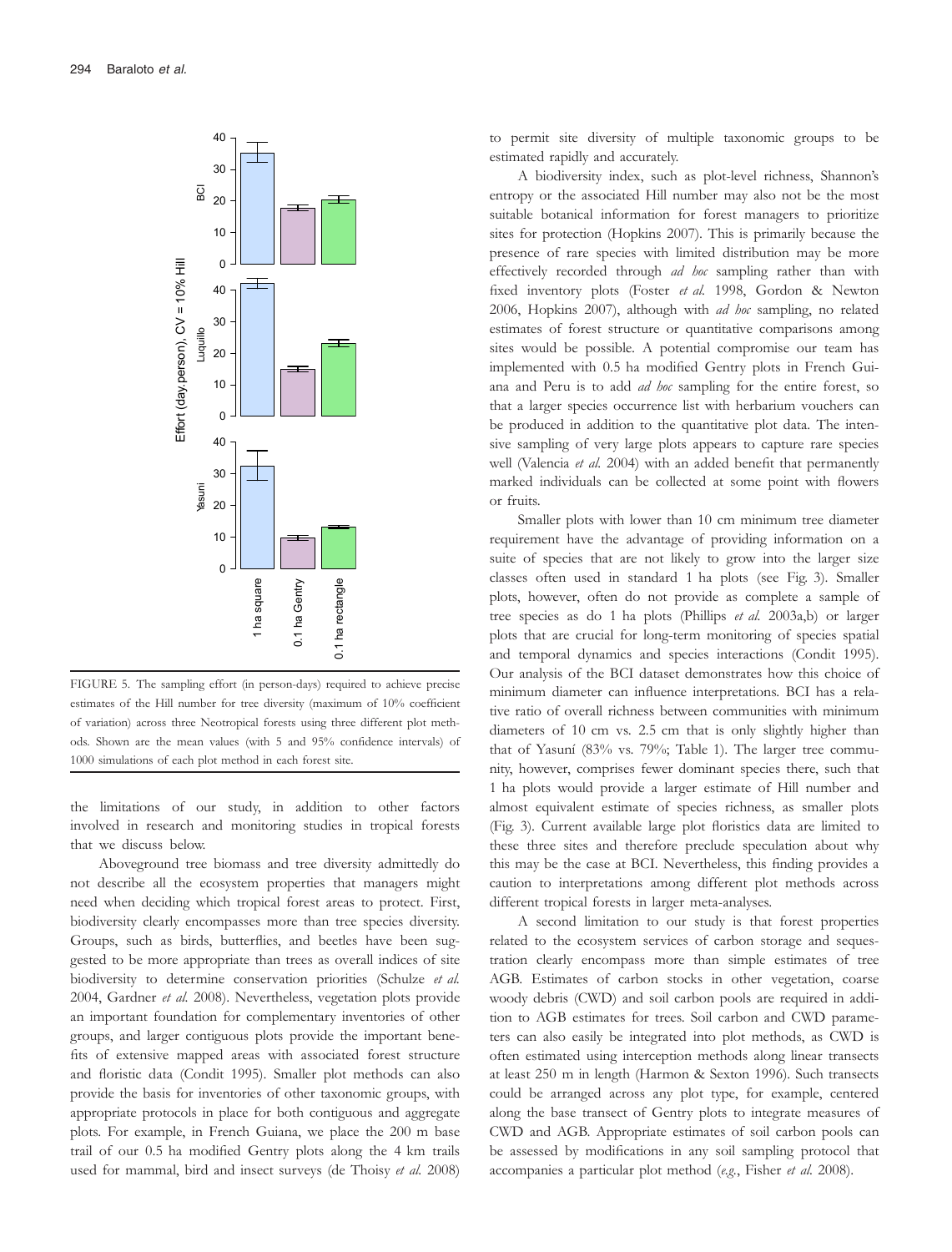Before making a decision on the most appropriate method for use in a given situation, our results should be integrated with other criteria. First, before adopting a specific protocol, it is wise to consider the ability of any proposed method to compare with other existing networks of plot inventories in other sites. The two most common methods in the Neotropics include 1 ha plots, which number more than 1000 (Stropp et al. 2009, H. ter Steege, unpubl. data) and 0.1 ha Gentry plots, of which there are currently more than 800 (Phillips et al. 2003a,b, Stegen et al. 2011, Table 1). The 1 ha plots thus remain a valuable option where resources are less limited, as they permit comparisons with plots including those managed by the RAINFOR consortium (e.g., Phillips et al. 2009). One-hectare plots may be suboptimal for any individual purpose, such as estimates of AGB or tree diversity, as we found in this study, but they have proven to be a tested compromise to address multiple questions/purposes that can shift and expand with time.

We caution against the use of 0.1 ha Gentry plots to estimate AGB, as they can be subject to a large degree of error for a given site. Indeed, Phillips et al. (2006) and Stegen et al. (2011) report unlikely values up to 600 Mg C  $ha^{-1}$  $($   $\sim$  1200 Mg AGB ha<sup>-1</sup>) using 0.1 ha Gentry plots; and we must question the rates of recovery of AGB reported by Letcher and Chazdon (2009) following pasture abandonment, as they used a small number of 0.1 ha Gentry plots that may have overestimated the contribution of sparsely distributed larger trees. Instead, we suggest investing the marginal additional effort to expand these plots to the 0.5 ha modification, from which more accurate AGB estimates can be obtained, while maintaining the ability to integrate floristic data with a large network of existing plots. To our knowledge, there are currently at least 140 0.5 ha modified Gentry plots established in Peru, Bolivia, Brazil, French Guiana, and Suriname (Baraloto et al. 2011).

We were not able to simulate the recently developed crossshaped aggregate plot method of the Brazilian National Forest Inventory due to its coverage area (4 ha) relative to the area of the datasets in our study (Table 2). However, we hypothesize that it would exhibit similar performance to the modified Gentry plot, with which it shares properties, including aggregation of multiple transects across a large area and relative ease of implementation (Table 1). Given the lengthy discussions from which this method was constructed, and the plans of the Brazilian Forest Service for thousands of plots to be installed between 2012 and 2015 (D. Piotto, pers. comm.), this method merits further study and consideration.

A second important criterion when choosing an inventory method is the spatial heterogeneity of forest structure at the sampling site. One drawback of composite methods, such as both the original and modified Gentry plots, is that they risk overemphasizing the impact of different habitats across the landscape. In some cases, this may be advantageous, such as when an overall estimate for a heterogeneous forest area is desired. If instead an estimate for a given forest type of limited dimensions, such as linear features, including higher tributary floodplain forests or the Guadua-dominated forests of the southwestern Amazon is required, then finding a homogeneous and representative

 $200 \times 100$  m area for a modified Gentry plot may prove more difficult than a  $100 \times 100$  m plot. In Yasuní, for example, valleys and ridges separated by < 100 m within the permanent plot have markedly different floristic composition (Valencia et al. 2004).

One of the most important considerations for choosing an appropriate plot method is whether static (e.g., AGB, basal area) or dynamic (e.g., growth rates, mortality rates, biomass turnover rates) forest descriptors are a priority. Many of the rapid inventory techniques employing transects and smaller plots are not permanent, and thus do not allow easy recensusing to measure temporal dynamics in floristics, species population dynamics, or forest structure (Foster et al. 1998). Even though the plot size for all of the methods, we tested herein has been suggested to be less than the ideal for accurate estimates of tree mortality and carbon flux in tropical forests (~4 ha, Fisher et al. 2008, Wagner et al. 2010), we believe that marking plots and trees in small plots remains a moderate and useful investment. This is particularly true in remote areas where the majority of resources are invested in transport rather than plot establishment; in this case, permanent markings can permit subsequent measures of tree growth and survival and be linked to remote sensing analyses following changes in vegetation (Asner et al. 2010). Small plots will still be inadequate; however, to address interactions among tree species and the relative spatial and temporal dynamics in species' populations, community composition, and the impact of human and natural disturbances.

We agree with Foster et al. (1998) and Hopkins (2007) who, when citing the current escalation in deforestation and forest degradation in tropical forests, have called for rapid inventories in areas that have been under-sampled. However, we also believe that the results we present herein suggest that such rapid inventories can be accomplished at least in part using plot methods that provide quantitative data useful to estimate both AGB and tree diversity. We propose that appropriate plot methods, together with information from ad hoc sampling (Foster et al. 1998), will assist in the identification and monitoring of forest areas to meet conservation priorities.

### ACKNOWLEDGMENTS

The Luquillo Forest Dynamics Plot is part of the Luquillo Long-Term Ecological Research Program, supported by the U.S. National Science Foundation DEB-008538, DEB-0218039, DEB-0620910 and DEB-0516066, the University of Puerto Rico, the International Institute of Tropical Forestry, and the Andrew Mellon Foundation. The Forest Dynamics Plot of Barro Colorado Island has been made possible through the generous support of the U.S. National Science Foundation, the John D. and Catherine T. MacArthur Foundation, and the Smithsonian Tropical Research Institute. The Yasuní Forest Dynamics Plot has been made possible by grants from the Government of Ecuador (Donaciones de Impuesto a la Renta 2004–2006), the National Science, Foundation (grants DEB-0090311 and DEB-9806828), the Pontificia Universidad Católica del Ecuador, the Mellon Foundation, the Tupper Family Foundation, and the Smithsonian Tropical Research Institute. We gratefully acknowledge the hard work of hundreds of people from over 10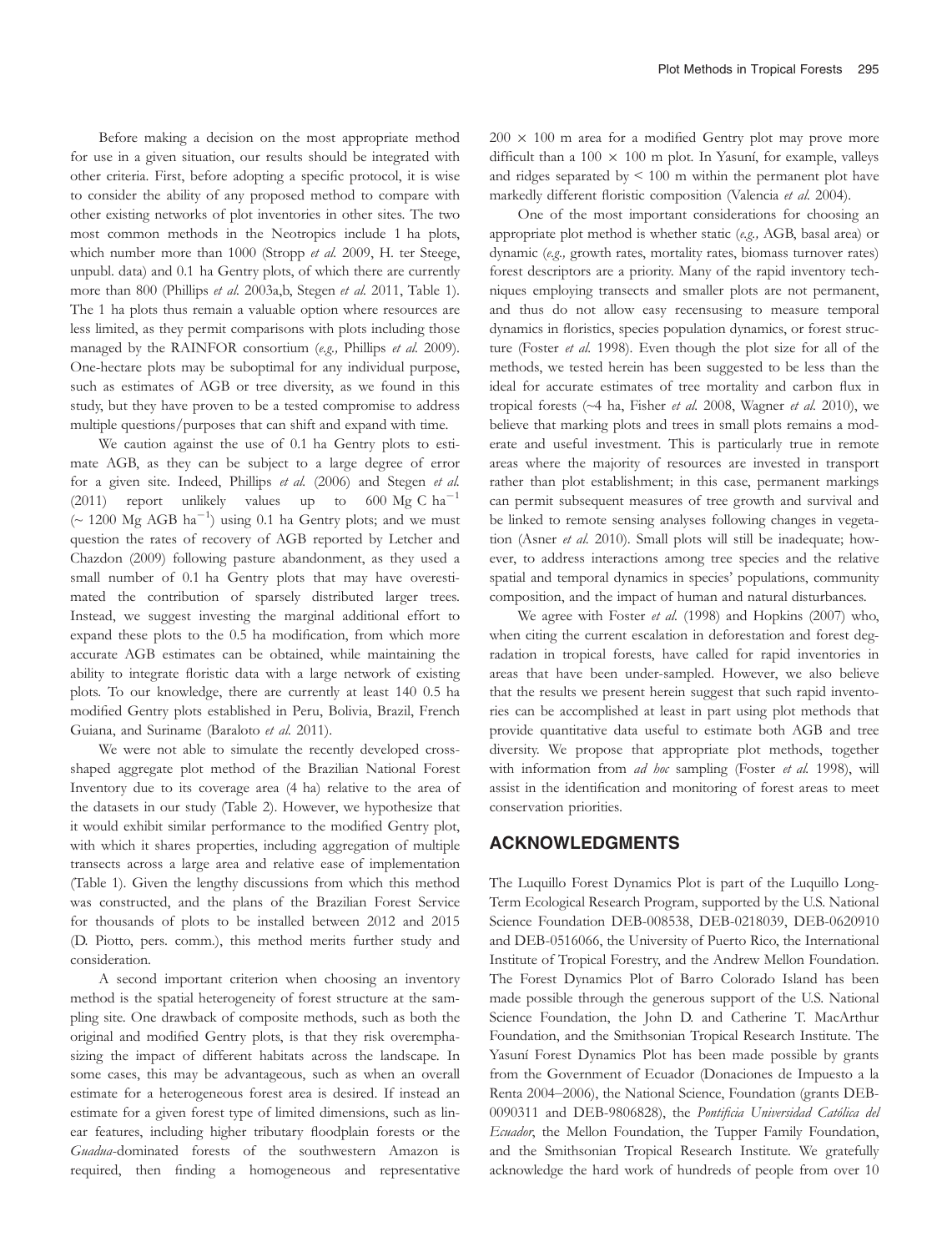countries who have censused these FDPs over the past two decades. The Yasuní, Luquillo and BCI Forest Dynamics Plots are part of the Center for Tropical Forest Science, a global network of large-scale demographic tree plots.

Data from Nouragues and Paracou are part of the Guyafor permanent plot network in French Guiana which is managed by CIRAD, CNRS, and ONF. The Forest Dynamics Plot of Nouragues has been made possible by a long-term support from the Centre National de la Recherche Scientifique, in part through the AMAZONIE program, and we acknowledge the logistical support of the Nouragues Natural Reserve. We thank all field assistants who have carried out extensive plot inventories in all of the plots used in this article and also Oliver Phillips and all those who helped refine the modified Gentry plot protocol in Peru and French Guiana. Research was supported by NSF DEB-0743103/ 0743800 to CB and PVAF; by an INRA Package grant to CB; and by a BGF grant from the French Ministry of Agriculture (MAAP). We thank Jerôme Chave, Andy Hector, Oliver Phillips, Michelle Pinard, Jack Putz and five anonymous reviewers for comments on previous drafts of the manuscript.

#### SUPPORTING INFORMATION

Additional Supporting Information may be found in the online version of this article:

FIGURE S1. The relative precision of five plot methods (see Table 1 for full descriptions) for estimating aboveground tree biomass across six Neotropical forests.

FIGURE S2. The sampling effort (in person-days) required to achieve accurate estimates of aboveground tree biomass (maximum of 10% coefficient of variation) across six Neotropical forests using five different plot methods.

FIGURE S3. Tree diversity estimates from simulated samples of three plot methods across three Neotropical forests. Each point represents 1000 simulations of one of three plot methods in each forest site.

FIGURE S4. The relative precision (coefficient of variation [CV]) of three plot methods for estimating tree diversity (Hill number) across three Neotropical forests.

FIGURE S5. The sampling effort (in person-days) required to achieve precise estimates of the Hill number for tree diversity (maximum of 10% coefficient of variation) across three Neotropical forests using three different plot methods.

Please note: Wiley-Blackwell are not responsible for the content or functionality of any supporting materials supplied by the authors. Any queries (other than missing material) should be directed to the corresponding author for the article.

## LITERATURE CITED

ABRAHAMSON, I. L., C. R. NELSON, AND D. L. R. AFFLECK. 2011. Assessing the performance of sampling designs for measuring the abundance of understory plants. Ecol. Appl. 21: 452–464.

- ALDER, D., AND T. J. SYNNOTT. 1992. Permanent sample plot techniques for mixed tropical forests. Oxford Forestry Institute Tropical Forestry Paper 25, 124 pp.
- ASNER, G. P., AND R. E. MARTIN. 2011. Canopy phylogenetic, chemical and spectral assembly in a lowland Amazonian forest. New Phytol. 189: 999–1012.
- ASNER, G. P., G. V. N. POWELL, J. MASCARO, D. E. KNAPP, J. K. CLARK, J. JACOBSON, T. KENNEDY-BOWDOIN, A. BALAJI, G. PAEZ-ACOSTA, E. VICTORIA, L. SECADA, M. VALQUI, AND R. F. HUGHES. 2010. High-resolution forest carbon stocks and emissions in the Amazon. Proc. Natl Acad. Sci. USA 107: 16738–16742.
- BACCINI, A., S. J. GOETZ, W. S. WALKER, N. T. LAPORTE, M. SUN, D. SULLA-MENASHE, J. HACKLER, P. S. A. BECK, R. DUBAYAH, M. A. FRIEDL, S. SAMANTA, AND R. A. HOUGHTON. 2012. Estimated carbon dioxide emissions from tropical deforestation improved by carbon-density maps. Nat. Clim. Chang. 2: 182–185.
- BALTANAS, A. 1992. On the use of some methods for the estimation of species richness. Oikos 65: 484–492.
- BARALOTO, C., S. RABAUD, Q. MOLTO, L. BLANC, C. FORTUNEL, N. DAVILA, I. MESONES, M. RIOS, E. VALDERRAMA, AND P. V. A. FINE. 2011. Disentangling stand and environmental correlates of aboveground biomass in Amazonian forests. Glob. Change Biol. 17: 2677–2688.
- BECK, J. AND W. SCHWANGHART. 2010. Comparing measures of species diversity from incomplete inventories: An update. Methods Ecol. Evol. 1: 38–44.
- BOYLE, B. L. 1996. Changes on altitudinal and latitudinal gradients in neotropical montane forests, p. 275. Washington University, St. Louis, Missouri.
- BROSE, U., N. D. MARTINEZ AND R. J. WILLIAMS. 2003. Estimating species richness: Sensitivity to sample coverage and insensitivity to spatial patterns. Ecology 84: 2364–2377.
- CAMPBELL, P., J. COMISKEY, A. ALONSO, F. DALLMEIER, P. NUÑEZ VARGAS, H. BELTRAN, S. BALDEON, W. NAURAY, R. DE LA COLINA, L. ACURIO, AND S. UDVARDY. 2002. Modified Whittaker plots as an assessment and monitoring tool for vegetation in a lowland tropical rainforest. Environ. Monit. Assess. 76: 19–41.
- CHAMBERS, J. Q., R. I. NEGRÓN-JUÁREZ, G. C. HURTT, D. M. MARRA, AND N. HIGUCHI. 2009. Lack of intermediate-scale disturbance data prevents robust extrapolation of plot-level tree mortality rates for oldgrowth tropical forests. Ecol. Lett. 12: E22–E25.
- CHAVE, J. 2005. Tree allometry and improved estimation of carbon stocks and balance in tropical forests. Oecologia 145: 87–99.
- CLARK, D. A., S. BROWN, D. W. KICKLIGHTER, J. Q. CHAMBERS, J. R. THOMLIN-SON, AND J. NI. 2001. Measuring net primary production in forests: Concepts and field methods. Ecol. Appl. 11: 356–370.
- CONDIT, R. 1995. Research in large, long-term tropical forest plots. Trends Ecol. Evol. 10: 18–22.
- FAO. 1981. Manual of forest inventory with special reference to mixed tropical forests. FAO, Rome, Italy.
- FEELEY, K. J. AND M. R. SILMAN. 2011. The data void in modeling current and future distributions of tropical species. Glob. Change Biol. 17: 626–630.
- FELDPAUSCH, T. R., L. BANIN, O. L. PHILLIPS, T. R. BAKER, S. L. LEWIS, C. A. QUESADA, K. AFFUM-BAFFOE, E. J. M. M. ARETS, N. J. BERRY, M. BIRD, E. S. BRONDIZIO, P. DE CAMARGO, J. CHAVE, G. DJAGBLETEY, T. F. DOMINGUES, M. DRESCHER, P. M. FEARNSIDE, M. B. FRANÇA, N. M. FYLLAS, G. LOPEZ-GONZALEZ, A. HLADIK, N. HIGUCHI, M. O. HUNTER, Y. IIDA, K. A. SALIM, A. R. KASSIM, M. KELLER, J. KEMP, D. A. KING, J. C. LOVETT, B. S. MARIMON, B. H. MARIMON-JUNIOR, E. LENZA, A. R. MARSHALL, D. J. METCALFE, E. T. A. MITCHARD, E. F. MORAN, B. W. NELSON, R. NILUS, E. M. NOGUEIRA, M. PALACE, S. PATIÑO, K. S.-H. PEH, M. T. RAVENTOS, J. M. REITSMA, G. SAIZ, F. SCHRODT, B. SONKÃO, H. E. TAEDOUMG, S. TAN, L. WHITE, H. WOLL, AND J. LLOYD. 2011. Height-diameter allometry of tropical forest trees. Biogeosciences 8: 1081–1106.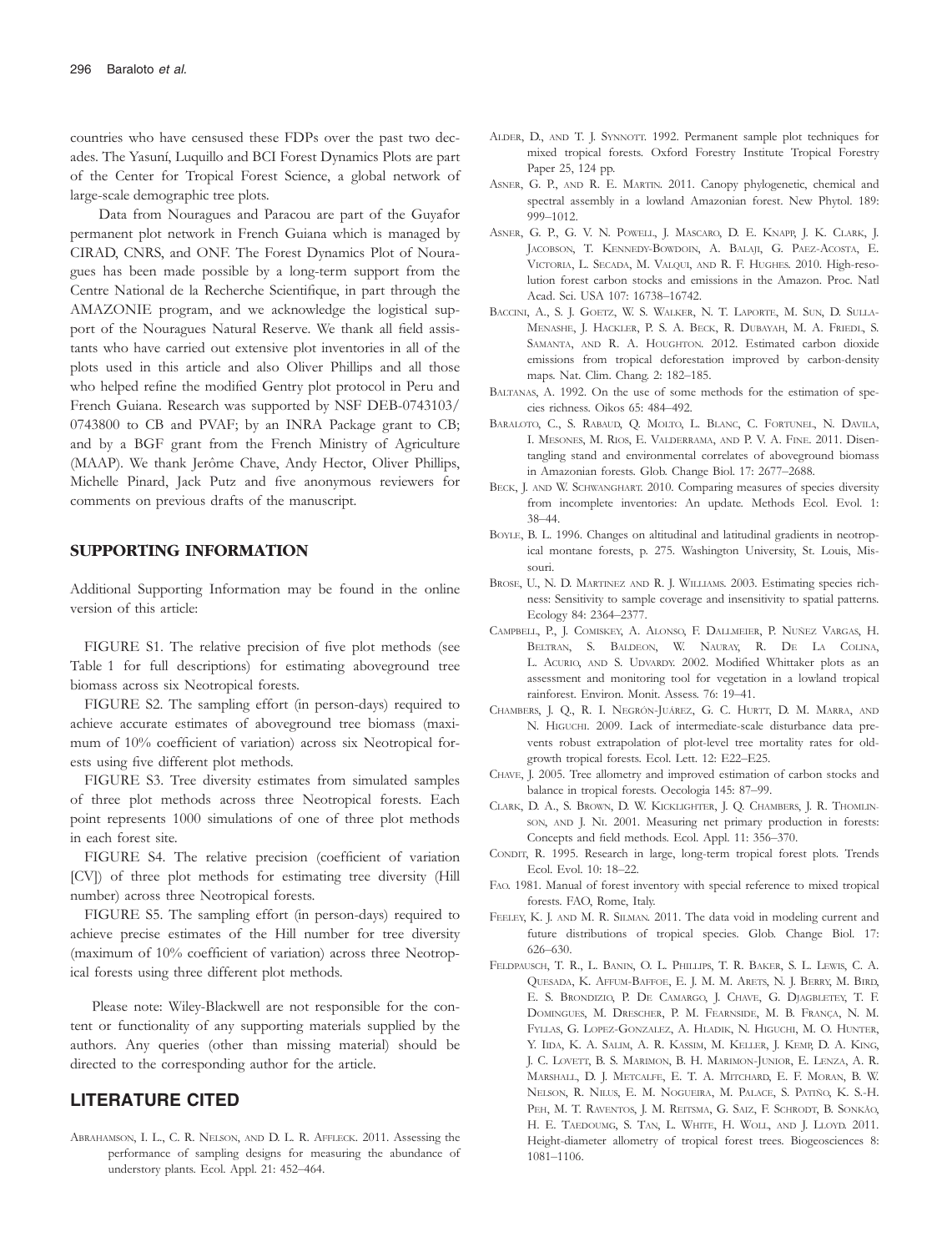- FISHER, J. I., G. C. HURTT, R. Q. THOMAS, AND J. Q. CHAMBERS. 2008. Clustered disturbances lead to bias in large-scale estimates based on forest sample plots. Ecol. Lett. 11: 554–563.
- FOSTER, R. B., N. C. HERNANDEZ, E. K. KAKUDIDI, AND R. J. BURNHAM. 1998. Rapid assessment of tropical plant communities using variable transects: an informal and practical guide. Field Museum of Chicago, Chicago, Illinois.
- GARDNER, T. A., J. BARLOW, I. S. ARAUJO, T. C. ÁVILA-PIRES, A. B. BONALDO, J. E. COSTA, M. C. ESPOSITO, L. V. FERREIRA, J. HAWES, M. I. M. HER-NANDEZ, M. S. HOOGMOED, R. N. LEITE, N. F. LO-MAN-HUNG, J. R. MALCOLM, M. B. MARTINS, L. A. M. MESTRE, R. MIRANDA-SANTOS, W. L. OVERAL, L. PARRY, S. L. PETERS, M. A. RIBEIRO-JUNIOR, M. N. F. DA SILVA, AND C. DA SILVA MOTTA AND C. A. PERES. 2008. The cost-effectiveness of biodiversity surveys in tropical forests. Ecol. Lett. 11: 139–150.
- GASTON, K. J. 2000. Global patterns in biodiversity. Nature 405: 220–227.
- GENTRY, A. H. 1982. Patterns of neotropical plant species diversity. Evol. Biol. 15: 1–84.
- GORDON, J. E., AND A. C. NEWTON. 2006. Efficient floristic inventory for the assessment of tropical tree diversity: A comparative test of four alternative approaches. For. Ecol. Manage. 237: 564–573.
- GOTELLI, N., AND R. K. COLWELL. 2010. Estimating species richness. In A. E. Magurran and B. J. McGill (Eds.). Biological diversity: Frontiers in measurement and assessment, pp. 39–54. Oxford University Press, Oxford, UK.
- GULLISON, R. E., P. C. FRUMHOFF, J. G. CANADELL, C. B. FIELD, D. C. NEPSTAD, K. HAYHOE, R. AVISSAR, L. M. CURRAN, P. FRIEDLINGSTEIN, C. D. JONES, AND C. NOBRE. 2007. Tropical forests and climate policy. Science 316: 985–986.
- HARMON, M. E., AND J. SEXTON. 1996. Guidelines for measurements of woody detritus in forest ecosystems. LTER Network Publication 20. University of Washington, Seattle, Washington.
- HIGGINS, M. A., AND K. RUOKOLAINEN. 2004. Rapid tropical forest inventory: a comparison of techniques based on inventory data from Western Amazonia. Conserv. Biol. 18: 799–811.
- HOPKINS, M. J. G. 2007. Modelling the known and unknown plant biodiversity of the Amazon Basin. J. Biogeogr. 34: 1400–1411.
- HOUGHTON, R. A. 2005. Aboveground forest biomass and the global carbon balance. Glob. Change Biol. 11: 945–958.
- JOST, L. 2006. Entropy and diversity. Oikos 113: 363–375.
- LAURANCE, W. F., L.V. FERREIRA, J. RANKIN-DE-MERONA, AND R. HUTCHINGS. 1998. Influence of plot shape on estimates of tree diversity and community composition in Central Amazon. Biotropica 30: 662–665.
- LETCHER, S. G. AND R. L. CHAZDON. 2009. Rapid recovery of biomass, species richness, and species composition in a forest chronosequence in Northeastern Costa Rica. Biotropica 41: 608–617.
- LICHSTEIN, J. W., J. DUSHOFF, K. OGLE, A. CHEN, D. W. PURVES, J. P. CASPER-SEN AND S. W. PACALA. 2010. Unlocking the forest inventory data: Relating individual tree performance to unmeasured environmental factors. Ecol. Appl. 20: 684–699.
- MAGURRAN, A. E. AND H. QUEIROZ. 2010. Evaluating tropical biodiversity: Do we need a more refined approach? Biotropica 42: 537–539.
- MALHI, Y., D. WOOD, T. R. BAKER, J. WRIGHT, O. L. PHILLIPS, T. COCHRANE, P. MEIR, J. CHAVE, S. ALMEIDA, L. ARROYO, N. HIGUCHI, T. J. KILLEEN, S. G. LAURANCE, W. F. LAURANCE, S. L. LEWIS, A. MONTEAGUDO, D. A. NEILL, P. N. VARGAS, N. C. A. PITMAN, C. A. QUESADA, R. SALOMAO, J. N. M. SILVA, A. T. LEZAMA, J. TERBORGH, R. V. MARTINEZ AND B. VINCETI. 2006. The regional variation of aboveground live biomass in old-growth Amazonian forests. Glob. Change Biol. 12: 1107–1138.
- MYERS, N., R. A. MITTERMEIER, C. G. MITTERMEIER, G. A. B. da FONSECA AND J. KENT. 2000. Biodiversity hotspots for conservation priorities. Nature 403: 853–858.
- PHILLIPS, O. L., L. E. O. C. ARAGÃO, S. L. LEWIS, J. B. FISHER, J. LLOYD, G. LOPEZ GONZALEZ, Y. MALHI, A. MONTEAGUDO, J. PEACOCK, C. A. QUESADA, G. VAN DER HEIJDEN, S. ALMEIDA, I. AMARAL, L. ARROYO,

G. AYMARD, T. R. BAKER, O. BANKI, L. BLANC, D. BONAL, P. BRANDO, J. CHAVE, A. C. ALVES DE OLIVEIRA, N. CARDOZO DAVILA, C. I. CZIMC-ZIK, T. R. FELPAUSCH, M. APARECIDA FREITAS, E. GLOOR, N. HIGUCHI, E. JIMÉNEZ, G. LLOYD, P. MEIR, C. MENDOZA, A. MOREL, D. A. NEILL, D. NEPSTAD, S. PATINÕ, M. C. PEÑUELA, A. PRIETO, F. RAMIREZ, M. SCHWARZ, J. SILVA, M. SILVEIRA, A. S. THOMAS, H. TER STEEGE, J. STROPP, R. VASQUEZ, P. ZELAZOWSKI, E. ALVAREZ DAVILA, S. ANDEL-MAN, A. ANDRADE, K. J. CHAO, T. ERWIN, A. DI FIORE, C. EURIDICE HONORIO, H. KEELING, T. J. KILLEEN, W. F. LAURANCE, A. PEÑA CRUZ, N. C. A. PITMAN, P. NUÑEZ VARGAS, H. RAMIREZ ANGULO, A. RUDAS, R. SALAMÃO, N. SILVA, J. TERBORGH, AND A. TORRES LEZAMA. 2009. Drought Sensitivity of the Amazon Rainforest. Science 323: 1344– 1347.

- PHILLIPS, O. L., A. LAWRENCE, A. R. ISMODES, M. LOPEZ, D. WOOD, S. ROSE AND A. J. FARFAN. 2001. Uma Metodologia De Evaluacion De La Biodiversidad Y De Los Recursos Del Bosque: Um Manual Del Campo. Instituto De Investigaciones De La Amazonia Peruana, Puerto Maldonado, Peru.
- PHILLIPS, O. L., S. ROSE, A. M. MENDOZA AND P. N. VARGAS. 2006. Resilience of southwestern Amazon forests to anthropogenic edge effects. Conserv. Biol. 20: 1698–1710.
- PHILLIPS, O. L., P. N. VARGAS, A. L. MONTEAGUDO, A. P. CRUZ, M. E. C. ZANS, W. G. SANCHEZ, M. YLI-HALLA, AND S. ROSE. 2003a. Habitat association among Amazonian tree species: A landscape-scale approach. J. Ecol. 91: 757–775.
- PHILLIPS, O. L., R. VASQUEZ MARTINEZ, P. NUNEZ VARGAS, A. LORENZO MONTEAGUDO, M. E. CHUSPE ZANS, W. GALIANO SANCHEZ, A. PENA CRUZ, M. TIMANA, M. YLI-HALLA, AND S. ROSE. 2003b. Efficient plot-based floristic assessment of tropical forests. J. Trop. Ecol. 19: 629–645.
- SAATCHI, S. S., N. L. HARRIS, S. BROWN, M. LEFSKY, E. T. A. MITCHARD, W. SALAS, B. R. ZUTTA, W. BUERMANN, S. L. LEWIS, S. HAGEN, S. PETROVA, L. WHITE, M. SILMAN AND A. MOREL. 2011. Benchmark map of forest carbon stocks in tropical regions across three continents. Proc. Natl Acad. Sci. 108: 9899–9904.
- SAATCHI, S. S., R. A. HOUGHTON, R. C. Dos SANTOS ALVALA, J. V. SOARES AND Y. YU. 2007. Distribution of aboveground live biomass in the Amazon basin. Glob. Change Biol. 13: 816–837.
- SARMIENTO, C., S. PATIÑO, C. E. T. P. PAINE, J. BEAUCHENE, A. THIBAUT AND C. BARALOTO. 2011. Within-individual variation of trunk and branch xylem density in tropical trees. Am. J. Bot. 98: 1–10.
- SCHULZE, C. H., M. WALTERT, P. J. A. KESSLER, R. PITOPANG, D. VEDDELER, M. MAHLENBERG, S. R. GRADSTEIN, C. LEUSCHNER, AND I. STEFFAN-DEWENTER AND T. TSCHARNTKE. 2004. Biodiversity indicator groups of tropical land-use systems: Comparing plants, birds, and insects. Ecol. Appl. 14: 1321–1333.
- STEGEN, J. C., N. G. SWENSON, B. J. ENQUIST, E. P. WHITE, O. L. PHILLIPS, P. M. JØRGENSEN, M. D. WEISER, A. MONTEAGUDO MENDOZA AND P. NÚÑEZ VARGAS. 2011. Variation in above-ground forest biomass across broad climatic gradients. Glob. Ecol. Biogeogr. 20: 744–754.
- STEGEN, J. C., N. G. SWENSON, R. VALENCIA, B. J. ENQUIST AND J. THOMPson. 2009. Above-ground forest biomass is not consistently related to wood density in tropical forests. Glob. Ecol. Biogeogr. 18: 617– 625.
- STROPP, J., H. Ter STEEGE, Y. MALHI, ATDN & RAINFOR. 2009. Disentangling regional and local tree diversity in the Amazon. Ecography 32: 46–54.
- de THOISY, B., S. BROSSE AND M. DUBOIS. 2008. Assessment of large-vertebrate species richness and relative abundance in Neotropical forest using line-transect censuses: What is the minimal effort required? Biodivers. Conserv. 17: 2627–2644.
- VALENCIA, R., R. B. FOSTER, G. VILLA, R. CONDIT, J. C. SVENNING, C. HERNAN-DEZ, K. ROMOLEROUX, E. LOSOS, E. MAGARD, AND H. BALSLEV. 2004. Tree species distributions and local habitat variation in the Amazon: Large forest plot in eastern Ecuador. J. Ecol. 92: 214–229.